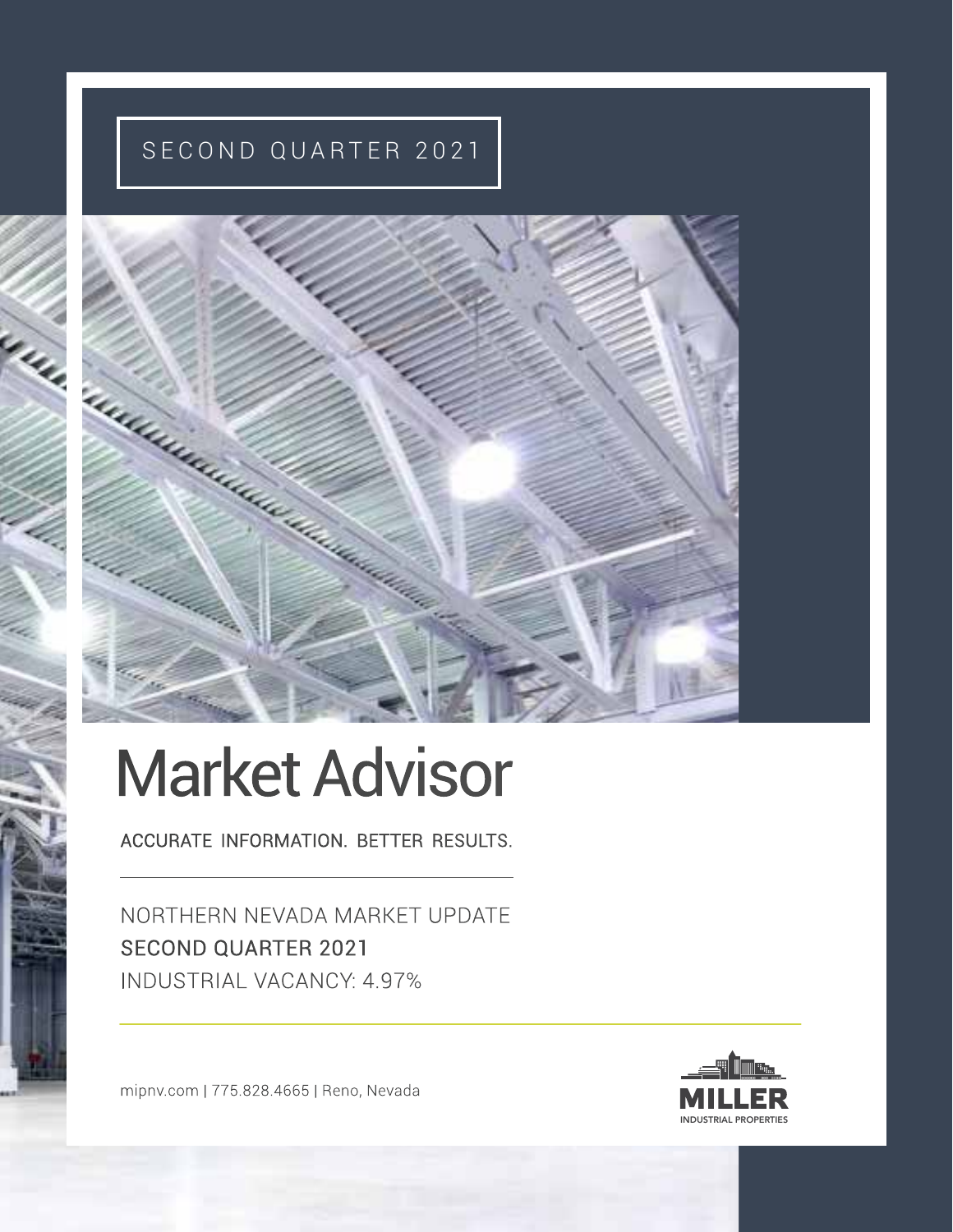# 2ND QUARTER 2021: LANDI ORDS RULE

The big news today in northern Nevada's industrial real estate market isn't in the statistics, it's in the real-life situation of our market and how it is affecting businesses looking to lease or buy warehouse product. We currently have a record setting lack of product due to a continued high demand over all categories of industrial space. Though construction has been generating new product, many times demand has absorbed this space before new projects have broken ground. The return-to-market product space has also been low. Many tenants that were expecting to expand or relocate within the Reno-Sparks market are finding no suitable space available and are renewing their current leases until a solution presents itself. Tenants needing immediate space are finding a combination of little available product, unprecedented pricing, increased annual rent bumps, challenging lease terms and very few concessions. In few words, we have a landlord favored market - the likes of which haven't been seen in recent history in northern Nevada.

A market vacancy that sits near 8.5% represents a balance market however, vacancy has been lower than balanced over the past several years and now the even five-year vacancy average has dipped to well below 7%, a quite landlord friendly area. In the first quarter of 2021 we reported a then record low of 5.16% vacancy. Q2 2021 produced an even lower vacancy of 4.97%. This vacancy rate is 25% lower than the five-year average and a huge 42% lower than a balanced market. As expected, this is producing rental rates that are literally changing almost weekly. Currently, many landlords are not quoting rates for available properties but rather waiting until they get a prospect to quote rates that day based on how few competing locations are remaining.

New demand for industrial space at the ideal logistical locations of Northern Nevada continued to be strong in early 2021 as supply chain demand continues to try to restore stability from the disruptive strains of the pandemic. As has been the case for several years, new big

#### **4.97%** PERCENTAGE MARKET VACANCY WHAT DOES IT MEAN? " $\overline{\phantom{a}}$ Ez  $\overline{\mathsf{X}}$ **MARKET**  $\gamma_{\nu_{\lambda_{n}}}$ DRO DR M ARKET" BALANCED MARKET **SALARANCY, HIGH RENTS** VERY HIGH VACANCY, SlM3bMO  $3^{\circ}$  $\frac{6}{2}$ 5 % 6%  $7°$ 8%  $9<sub>o</sub>$  $\zeta$ 11% 12 % 1 3% 9/05 1 % 1

box space leads the pack in terms of demand and overall market growth. Q4, 2020 saw a huge gross absorption of 2.4 million sf, about 38% above average. Q1, 2021 backed it up with another large gross absorption of 2.2 million sf, about 21% above average. Clearly, the demand for space in the area remains strong.

As we enter the third quarter of 2021, it appears that we will be experiencing a lull in absorption in the coming quarters as we have little to no inventory available. The fall and early winter months should see even further lowering of vacancy and increased lease rates. Rising land costs, entitlement expenses and building materials have all added into the equation. Tenants will be seeing these higher lease rates into the foreseeable future.

In addition to companies relocating to Reno or expanding their current operations in the northern Nevada market, we also seeing a strong demand for NNN-leased industrial portfolios from out-of-state investors. Low cap rates and strong national tenants resulted in 3.8 million square feet of fully leased product changing hands for \$470 million in the top five sales of the second quarter.

# Quick Trends SECOND QUARTER 2021

## **LEASE RATES**

Steady increase in lease rates.

# **VACANCY**

Q1 2021: 5.16%

Very low inventory over all size ranges.

Q2 2021: 4.97%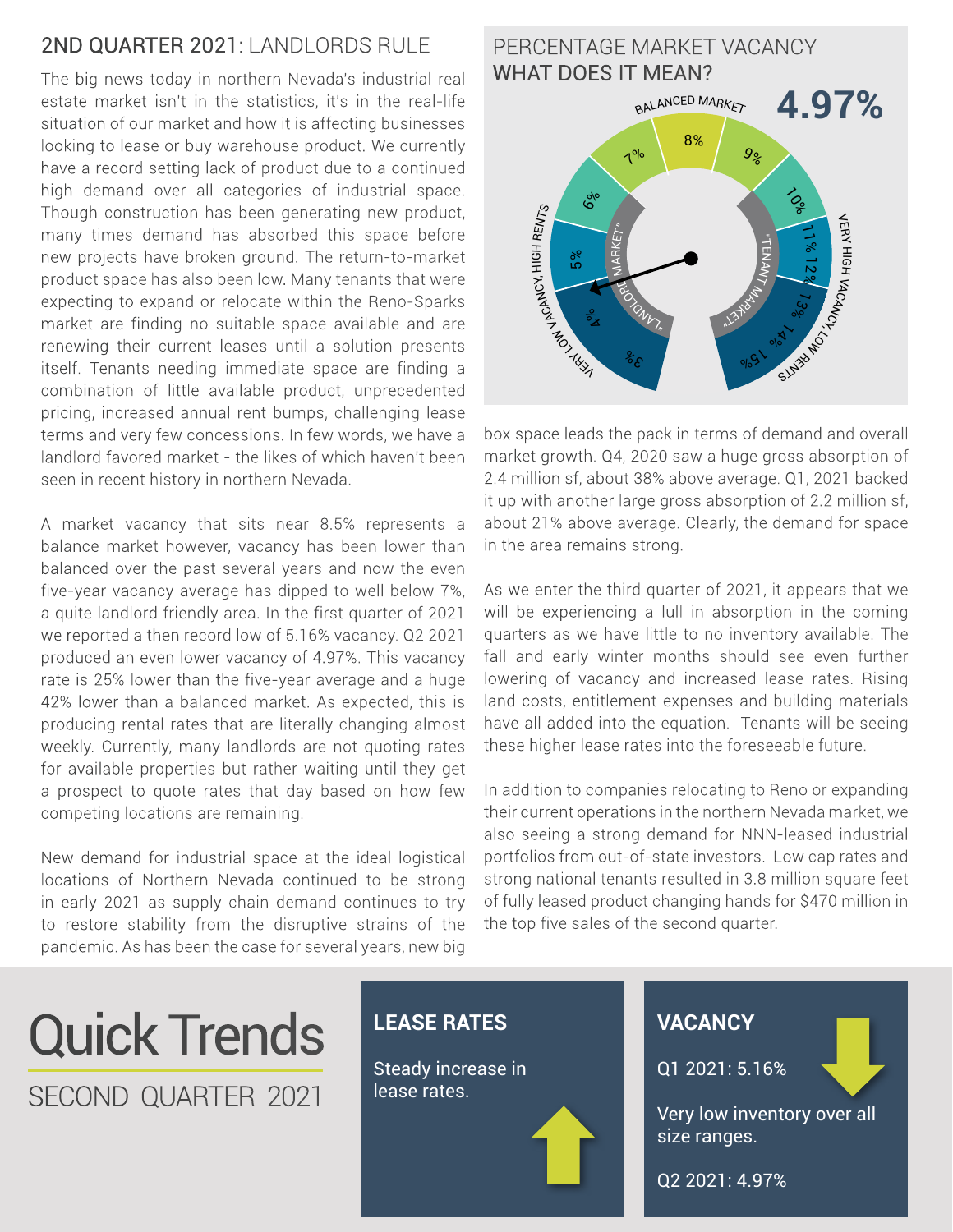# HISTORIC VACANCY CURRENT QUARTER VACANCY ANALYSIS



- 4% LOWER than Q1 2021 (5.16%)
- 20% LOWER than Q2 2020 (6.22%)
- 26% LOWER than quarterly 5-year average (6.76%)

HISTORIC GROSS & NET ABSORPTION





#### 5-YR NET AVG. GROSS **NET** 4,500,000 4,000,000 3,500,000 3,000,000 2,500,000 2,000,000 1,500,000 1,000,000 500,000  $\overline{0}$ -500,000 -1,000,000 0<sub>3, 0</sub>04<br>0<sub>19</sub> -0<sub>19</sub> 02.2018 02, 202, دی وګړه فکو فکو کړه وګړه وړه وړه ولکه وړه وړه وړ

CURRENT QUARTER NET ABSORPTION ANALYSIS



# Net Absorption: 1,441,941 SF

- 73% HIGHER than Q1 2021
- 47% HIGHER than Q2 2020
- 49% HIGHER than quarterly 5-year average

Net Absorption: The measure of gross absorption less the space that tenants vacated and the new, vacant construction.

## **CONSTRUCTION**

Continued large buildto-suit and speculative construction.

# **MARKET VELOCITY**

Solid demands continue.



# **OUTLOOK**

Increased demand is greater than supply, yielding low inventory and increased lease rates.